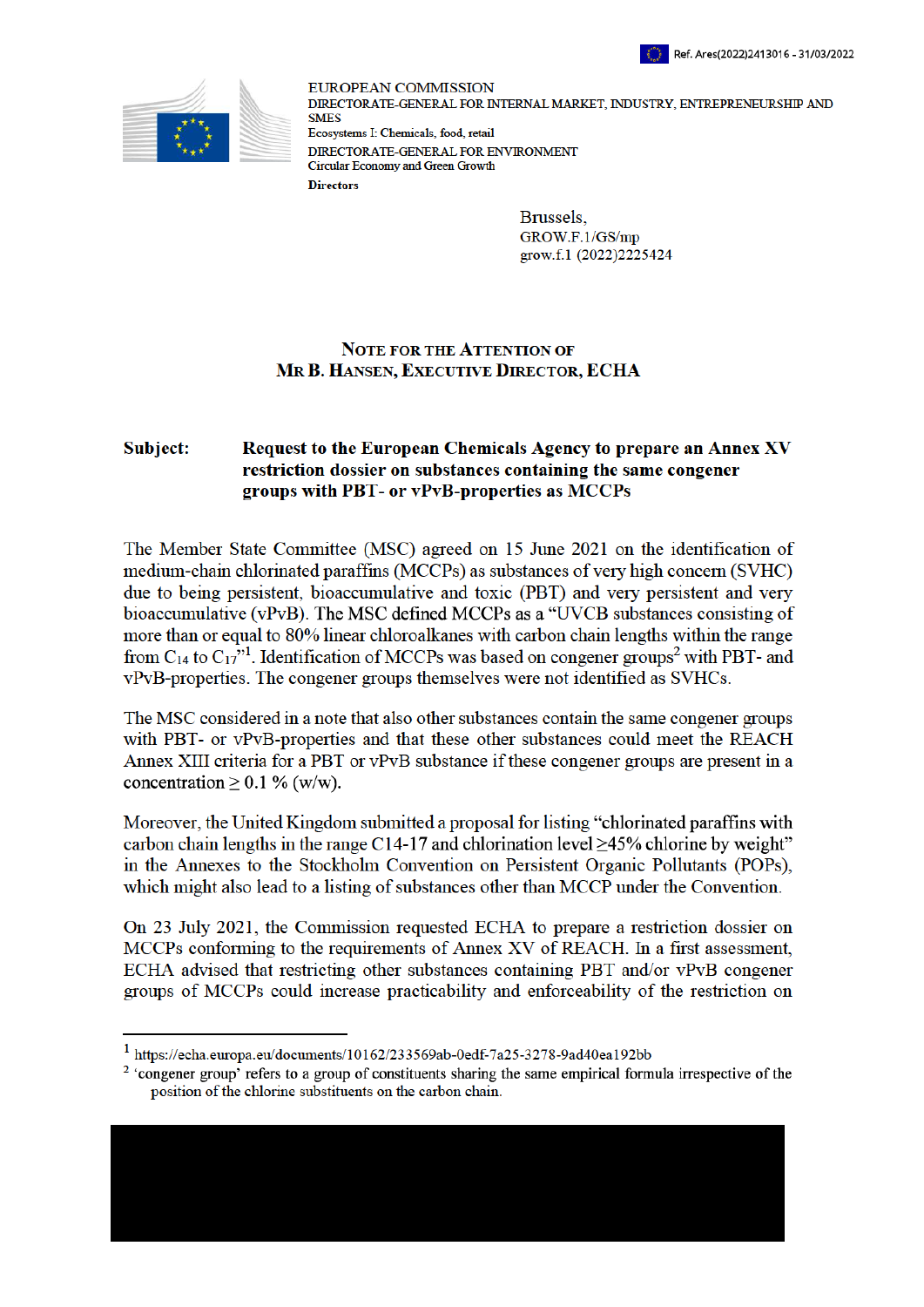MCCPs. Furthermore, ECHA raised concern that substances containing the same congener groups with PBT- or vPvB-properties as MCCPs could be used to substitute MCCPs, which could still lead to emissions of PBT and/or vPvB substances to the environment. ECHA advised to extend the restriction dossier to cover also those other substances. According to the Registry of Intentions, the restriction dossier on MCCPs will be submitted by 15 July 2022.

Other substances than MCCPs containing the same congener groups with PBT- or vPvBproperties in a concentration  $> 0.1$  % (w/w) are currently not identified as SVHCs. The Commission SVHC Roadmap to  $2020<sup>3</sup>$  introduced the approach to, in general, identify substances with PBT/vPvB-properties as SVHCs, which facilitates further risk management measures like restrictions. However, due to the time constraints, it appears to be appropriate to extend the restriction dossier on MCCPs as soon as possible.

Taking all the above into account, the Commission considers that substances other than MCCPs containing congener groups with PBT- or vPvB-properties should be assessed and included in the restriction dossier on MCCP that is under preparation. Companies manufacturing, placing on the market or using substances containing the same congener groups with PBT- or vPvB-properties as MCCPs should be encouraged as soon as possible to phase out those substances. For that reason, the Commission requests ECHA to assess the potential risks to human health or the environment arising from the manufacture, use or placing on the market of substances containing the same congener groups with PBT- or vPvB-properties as MCCPs, if these congener groups are present in a concentration  $\geq 0.1\%$ (w/w), and to include them in the ongoing restriction dossier on MCCPs, in conformity with the requirements of Annex XV of REACH.

ECHA shall keep the Commission regularly informed on the progress of the development of the restriction dossier.

In addition, the request for a restriction dossier sent on 23 July 2021 asked ECHA to gather relevant information on the use of MCCPs in PVC. In its request, the Commission noted that it would like to use that information in a future restriction dossier on substances in PVC, and that due to that, the use of MCCPs in PVC should not be part of the Annex XV restriction dossier on MCCPs.

The Commission has now decided to bring forward a restriction also on the use of MCCPs in PVC. Therefore, the Commission would now like ECHA to include the use of MCCPs in PVC in the restriction dossier on MCCP that is under preparation.

Furthermore, the potential risks to human health or the environment arising from the use of other substances containing the same PBT and/or vPvB congener groups as in MCCPs in PVC should also be assessed and included in the restriction dossier on those substances, if the congener groups are present in those substances in a concentration  $> 0.1$  % (w/w).

 $\overline{a}$ 

<sup>3</sup> http://register.consilium.europa.eu/pdf/en/13/st05/st05867.en13.pdf